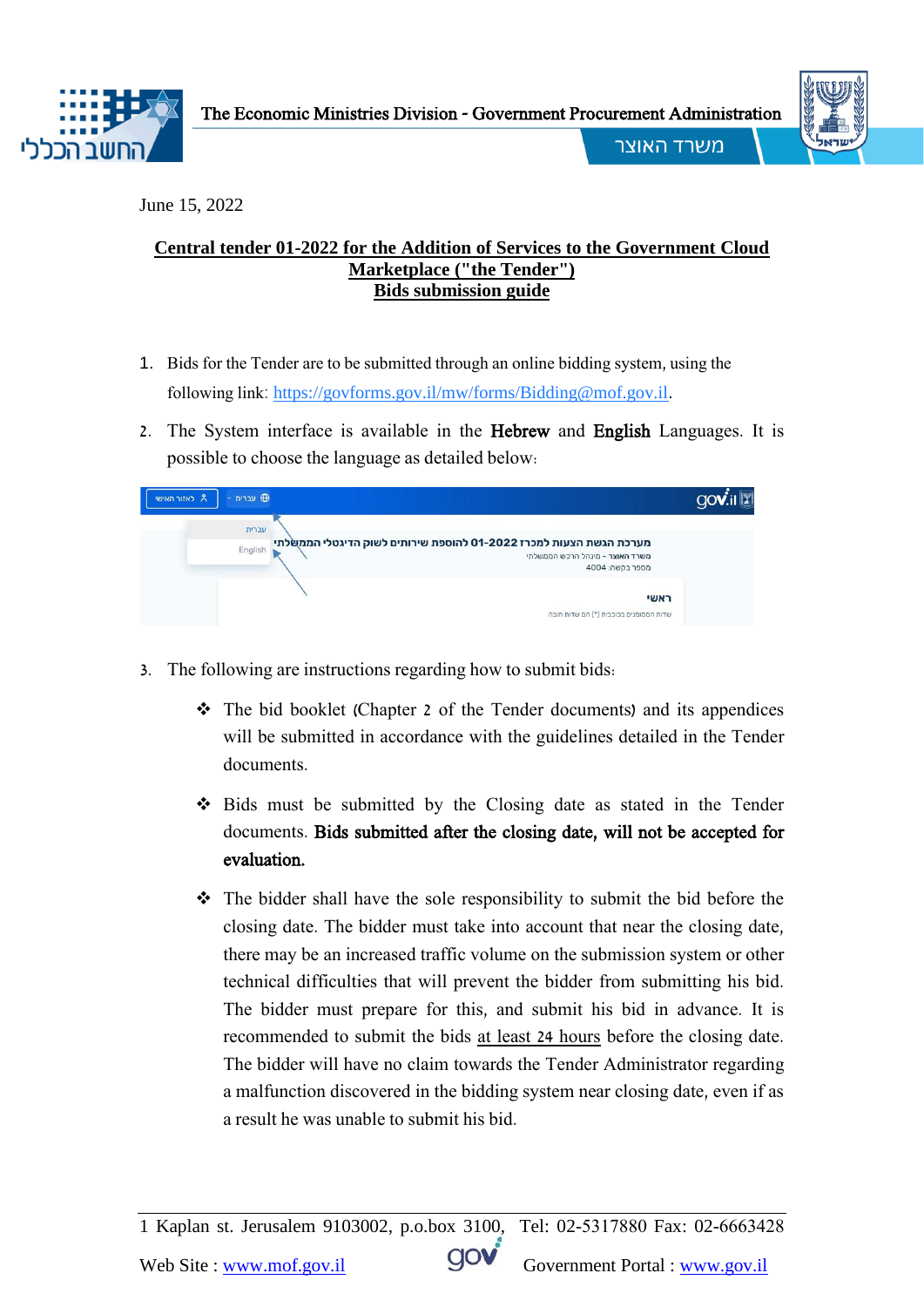- $\cdot \cdot$  It shall be clarified, that to the extent that several bids are submitted by the same bidder (in respect to the same service), the bid submitted last will be the only one reviewed.
- The permitted file types that can be uploaded to the system are Excel, Word, PDF and SIGNED. Note that macros, links, etc. within the file will not be saved.
- The total size of the files together should not exceed 55MB. Make sure that the files you upload to the system do not exceed the set size limit (it is recommended to reduce the file size as much as possible before uploading the files).
- Technical assistance is available Sunday-Thursday between the hours: 8:00-19:00 (Israel Standard Time). You can contact the technical assistance center by phone: 1299 (telephone number for international calls: +972- 86863100) or by email: [1299@mail.gov.il.](mailto:1299@mail.gov.il)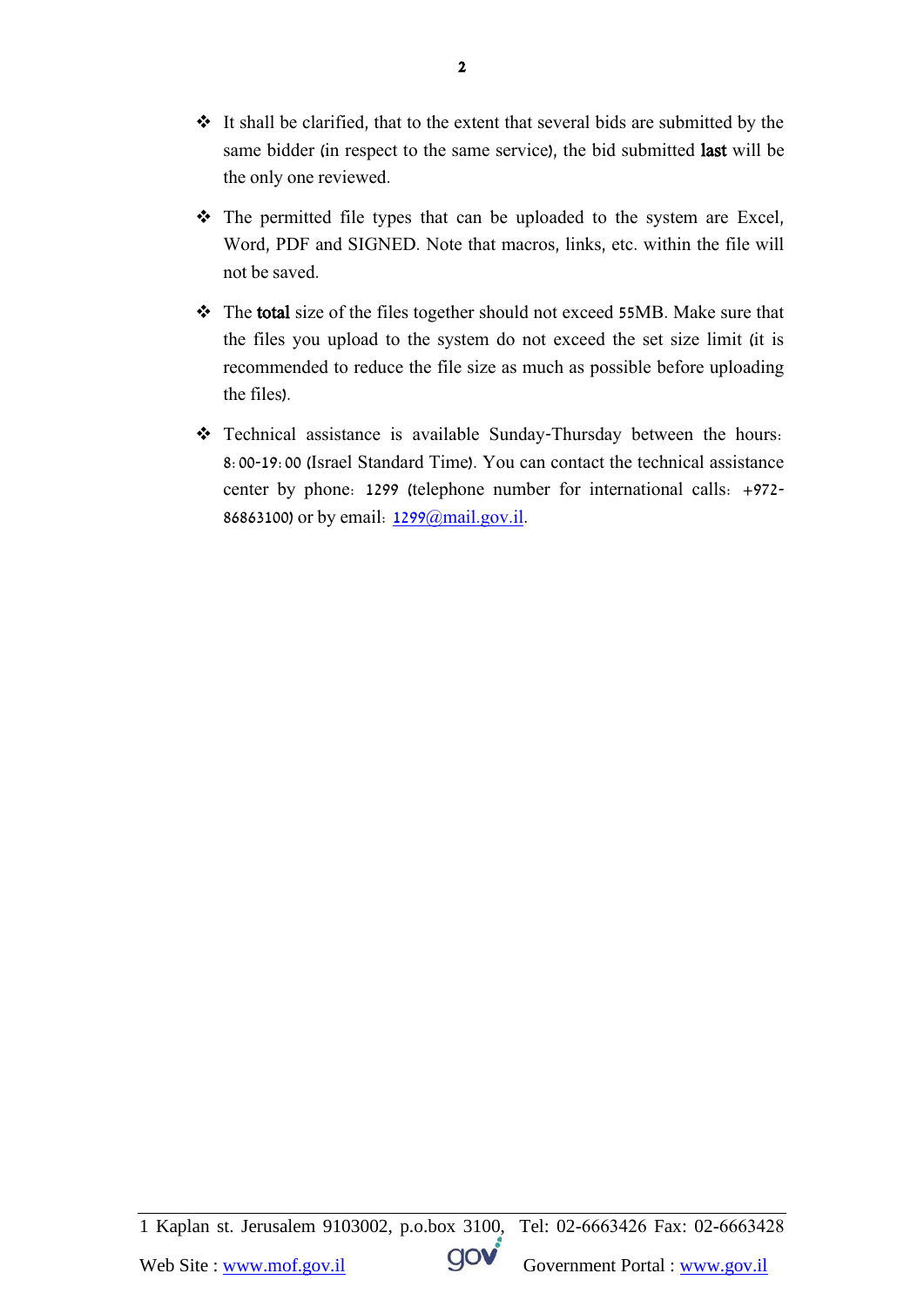## General guidelines regarding bids submission

1. Choosing the tender – when entering the system, you must make sure you are on the correct tender page – The tender name is: Central Tender 01-2022 for the Addition of Services to the Government Cloud Marketplace.

| <b>ENGLISH</b> ~<br>& MyGov                                                                                                                                                                                   |
|---------------------------------------------------------------------------------------------------------------------------------------------------------------------------------------------------------------|
| <b>2</b> Help and Information                                                                                                                                                                                 |
| Bidding System For Tender 01-2022 Government's Digital Market Added<br><b>Services</b><br>Ministry of Finance - Government Procurement Administration<br>Application number: 4004                             |
| Main<br>Fields marked with an asterisk are required                                                                                                                                                           |
| Tender 01-2022 for the Addition of<br>Services to the Government's Cloud<br>Marketplace.<br>Tender 01-2022 for the addition of services to the government's cloud marketplace is published as part of Project |
| Nimbus, a cross-government project intended to provide a comprehensive framework for the provision of cloud<br>services to the Government of Israel.                                                          |
| Login to the service                                                                                                                                                                                          |

2. Filling in the Details – be sure to fill in all the required details in the "Bidder Details" panel, as detailed below:

| <b>OOV.il</b> |                                                                         |                                                                                    |                                                                     | <b>ENGLISH</b><br>A MyGov |
|---------------|-------------------------------------------------------------------------|------------------------------------------------------------------------------------|---------------------------------------------------------------------|---------------------------|
|               |                                                                         |                                                                                    | <b>U</b> My attachments (?) Help and Information<br><b>D</b> Save   |                           |
|               | <b>Services</b><br>Application number: 4004                             | Ministry of Finance - Government Procurement Administration                        | Bidding System For Tender 01-2022 Government's Digital Market Added |                           |
|               | <b>Submission of bid</b><br>Fields marked with an asterisk are required |                                                                                    |                                                                     |                           |
|               | Bidder ID number in the country of registration *                       | Tender 01-2022 for the Addition of Services to the Government's Cloud Marketplace. | Name of Bidder*                                                     |                           |
|               | First Name*                                                             | Details of an authorized representative on behalf of the bidder<br>Last Name*      | Phone Number*                                                       |                           |
|               | Job Title*                                                              | E-mail*                                                                            | œ.                                                                  |                           |
|               | $-10$<br>$\sim$ $\cdot$                                                 |                                                                                    |                                                                     |                           |

3. File upload – after completing filling in all the details, the files must be uploaded to the system. Please note the instructions given above regarding the maximum file size (the total size of all the files included in your proposal) and regarding the types of files that can be submitted: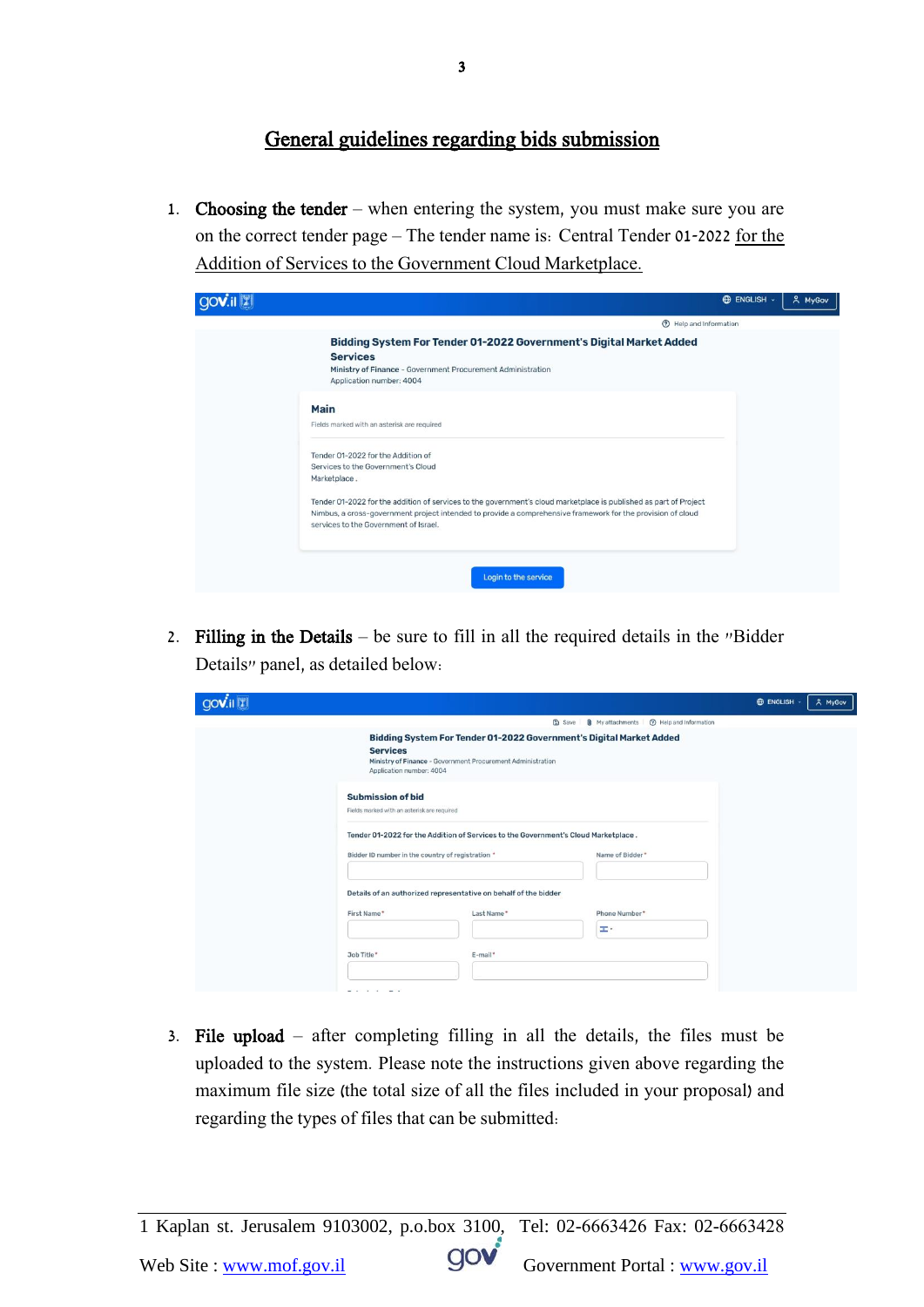| Instruction for attaching files                                                                                       |   |  |
|-----------------------------------------------------------------------------------------------------------------------|---|--|
| to attach a file please click on "Attach A File" in the suitable field                                                |   |  |
| Only a file in PDF, Excel, Doc, Docx, can be attached                                                                 |   |  |
| To replace or delete the attachment, click on the paper clip mark with the left mouse button                          |   |  |
| The total number of files uploaded should not exceed 55Mb. For file reduction, you can read the file reduction guide. |   |  |
| Do not upload password protected files.                                                                               |   |  |
| Attach bid files                                                                                                      |   |  |
| Response to the proposal booklet for all its appendices - PDF*                                                        |   |  |
| Attach A File                                                                                                         | O |  |
| Response to the proposal booklet for all its appendices - word*                                                       |   |  |
| <b>Attach A File</b>                                                                                                  | Ū |  |

4. Signature – after finishing uploading all the files, the submitter's statement including signature is required:

| a.I have read all the provisions of the tender. I understand and accept all the clauses of the tender and I will act in<br>accordance to them, and the bidder will be prevented and silenced from raising any claims against the terms and<br>conditions of the tender from the moment of submission of this bid<br>b. The details that appear in this bid and its appendices are correct and the bidder is able and intend to keep and fulfill every<br>detail of his bid and all the terms and conditions of the tender.<br>Last Name - Bid Submitter*<br>First Name - Bid Submitter*<br>Please note that you are submitting a bid for Tender 01-2022 for the Addition of Services to the Government's Cloud<br>Marketplace. Before confirming and submitting the bid, make sure that you submit a bid for the right procedure<br>Signature<br>You can sign in one of the following ways:<br>1. In the signature field using a mouse, graphic pen, or touch screen on mobile devices.<br>2. Sign on a piece of paper, scan or photo it and upload it.<br>Signature<br>$\bullet$<br>Sign by hand<br>Scanned signature<br>Manual signature field*<br><b>向</b> Delete |  |
|----------------------------------------------------------------------------------------------------------------------------------------------------------------------------------------------------------------------------------------------------------------------------------------------------------------------------------------------------------------------------------------------------------------------------------------------------------------------------------------------------------------------------------------------------------------------------------------------------------------------------------------------------------------------------------------------------------------------------------------------------------------------------------------------------------------------------------------------------------------------------------------------------------------------------------------------------------------------------------------------------------------------------------------------------------------------------------------------------------------------------------------------------------------------|--|
|                                                                                                                                                                                                                                                                                                                                                                                                                                                                                                                                                                                                                                                                                                                                                                                                                                                                                                                                                                                                                                                                                                                                                                      |  |
|                                                                                                                                                                                                                                                                                                                                                                                                                                                                                                                                                                                                                                                                                                                                                                                                                                                                                                                                                                                                                                                                                                                                                                      |  |
|                                                                                                                                                                                                                                                                                                                                                                                                                                                                                                                                                                                                                                                                                                                                                                                                                                                                                                                                                                                                                                                                                                                                                                      |  |
|                                                                                                                                                                                                                                                                                                                                                                                                                                                                                                                                                                                                                                                                                                                                                                                                                                                                                                                                                                                                                                                                                                                                                                      |  |
|                                                                                                                                                                                                                                                                                                                                                                                                                                                                                                                                                                                                                                                                                                                                                                                                                                                                                                                                                                                                                                                                                                                                                                      |  |
|                                                                                                                                                                                                                                                                                                                                                                                                                                                                                                                                                                                                                                                                                                                                                                                                                                                                                                                                                                                                                                                                                                                                                                      |  |
|                                                                                                                                                                                                                                                                                                                                                                                                                                                                                                                                                                                                                                                                                                                                                                                                                                                                                                                                                                                                                                                                                                                                                                      |  |
|                                                                                                                                                                                                                                                                                                                                                                                                                                                                                                                                                                                                                                                                                                                                                                                                                                                                                                                                                                                                                                                                                                                                                                      |  |
|                                                                                                                                                                                                                                                                                                                                                                                                                                                                                                                                                                                                                                                                                                                                                                                                                                                                                                                                                                                                                                                                                                                                                                      |  |
|                                                                                                                                                                                                                                                                                                                                                                                                                                                                                                                                                                                                                                                                                                                                                                                                                                                                                                                                                                                                                                                                                                                                                                      |  |
|                                                                                                                                                                                                                                                                                                                                                                                                                                                                                                                                                                                                                                                                                                                                                                                                                                                                                                                                                                                                                                                                                                                                                                      |  |
|                                                                                                                                                                                                                                                                                                                                                                                                                                                                                                                                                                                                                                                                                                                                                                                                                                                                                                                                                                                                                                                                                                                                                                      |  |
|                                                                                                                                                                                                                                                                                                                                                                                                                                                                                                                                                                                                                                                                                                                                                                                                                                                                                                                                                                                                                                                                                                                                                                      |  |
|                                                                                                                                                                                                                                                                                                                                                                                                                                                                                                                                                                                                                                                                                                                                                                                                                                                                                                                                                                                                                                                                                                                                                                      |  |
|                                                                                                                                                                                                                                                                                                                                                                                                                                                                                                                                                                                                                                                                                                                                                                                                                                                                                                                                                                                                                                                                                                                                                                      |  |
|                                                                                                                                                                                                                                                                                                                                                                                                                                                                                                                                                                                                                                                                                                                                                                                                                                                                                                                                                                                                                                                                                                                                                                      |  |
|                                                                                                                                                                                                                                                                                                                                                                                                                                                                                                                                                                                                                                                                                                                                                                                                                                                                                                                                                                                                                                                                                                                                                                      |  |
|                                                                                                                                                                                                                                                                                                                                                                                                                                                                                                                                                                                                                                                                                                                                                                                                                                                                                                                                                                                                                                                                                                                                                                      |  |
|                                                                                                                                                                                                                                                                                                                                                                                                                                                                                                                                                                                                                                                                                                                                                                                                                                                                                                                                                                                                                                                                                                                                                                      |  |
|                                                                                                                                                                                                                                                                                                                                                                                                                                                                                                                                                                                                                                                                                                                                                                                                                                                                                                                                                                                                                                                                                                                                                                      |  |

5. Form submission – after clicking the "submit" button, do not refresh the browser and do not exit the page. Otherwise, the process will be canceled and you will have to redo the entire bidding process from the beginning.

4